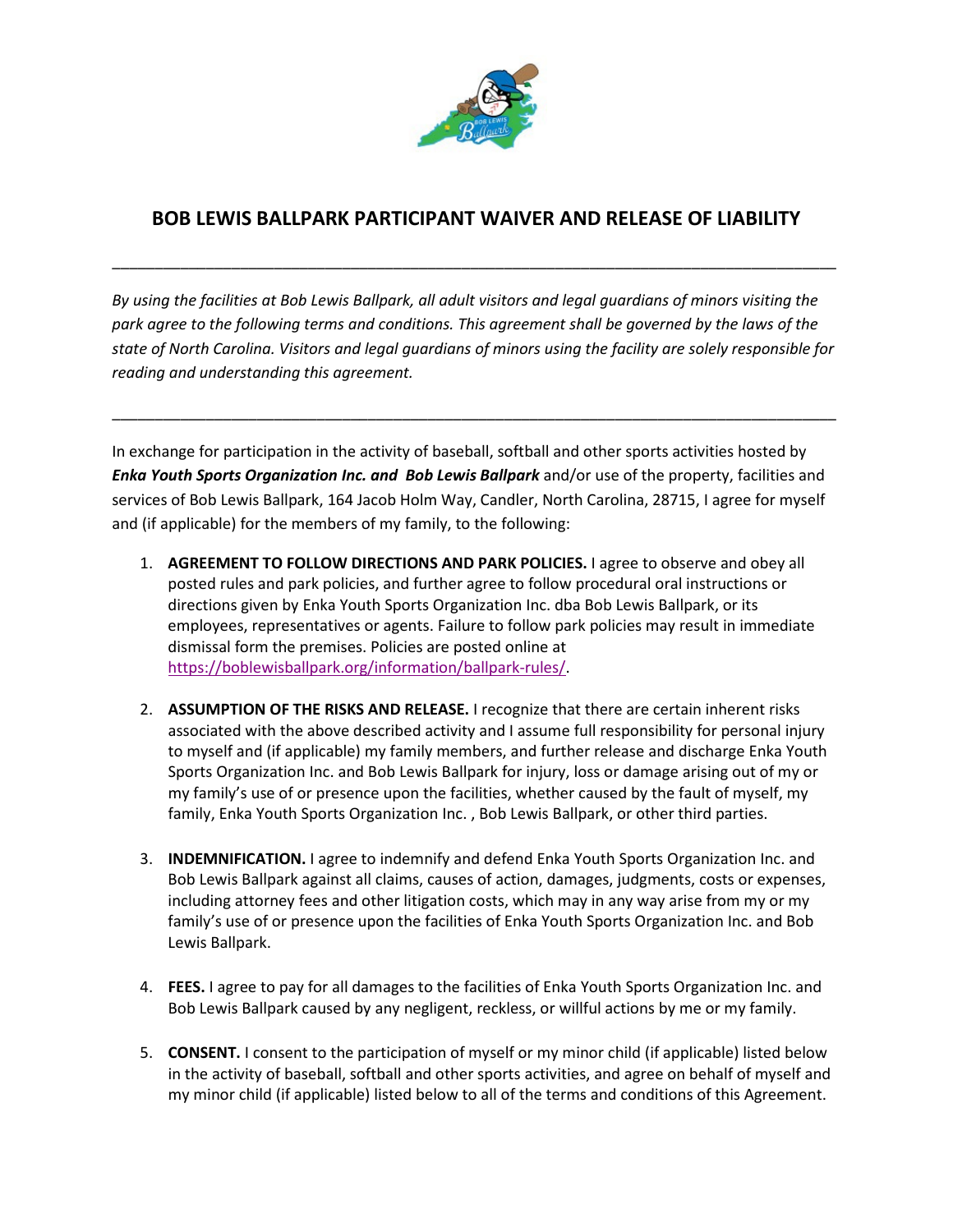By signing this Release of Liability, I represent that I have legal authority over and custody of the minor(s) listed below.

- 6. **APPLICABLE LAW.** Any legal or equitable claim that may arise from participation in the above shall be resolved under North Carolina law.
- 7. **NO DURESS, ARM'S LENGTH AGREEMENT.** This Agreement was entered into at arm's length, without duress or coercion, and is to be interpreted as an agreement between two parties of equal bargaining strength. The Participant and Enka Youth Sports Organization Inc. and Bob Lewis Ballpark agree that this Agreement is clear and unambiguous as to its terms, and that no other evidence will be used or admitted to alter or explain the terms of this Agreement, but that it will be interpreted based on the language in accordance with the purposes for which it is entered into.
- 8. **ENFORCEABILITY.** The invalidity or unenforceability of any provision of this Agreement, whether standing alone or as applied to a particular occurrence or circumstance, shall not affect the validity or enforceability of any other provision of this Agreement or of any other applications of such provision, as the case may be, and such invalid or unenforceable provision shall be deemed not to be a part of this Agreement.
- 9. **DISPUTE RESOLUTION**. The parties will attempt to resolve any dispute arising out of or relating to this Agreement through friendly negotiations amongst the parties. If the matter is not resolved by negotiation, the parties will resolve the dispute using the below Alternative Dispute Resolution (ADR) procedure.

Any controversies or disputes arising out of or relating to this Agreement will be submitted to mediation in accordance with any statutory rules of mediation. If mediation is not successful in resolving the entire dispute or is unavailable, any outstanding issues will be submitted to final and binding arbitration under the rules of the American Arbitration Association. The arbitrator's award will be final, and judgment may be entered upon it by any court having proper jurisdiction.

10. **EMERGENCY CONTACT.** In case of emergency please call:

| <b>RELATIONSHIP:</b>  | <u> 1980 - John Stein, Amerikaansk politik fan de Amerikaansk kommunister (</u> |  |
|-----------------------|---------------------------------------------------------------------------------|--|
| <b>DAY PHONE:</b>     |                                                                                 |  |
| <b>EVENING PHONE:</b> |                                                                                 |  |